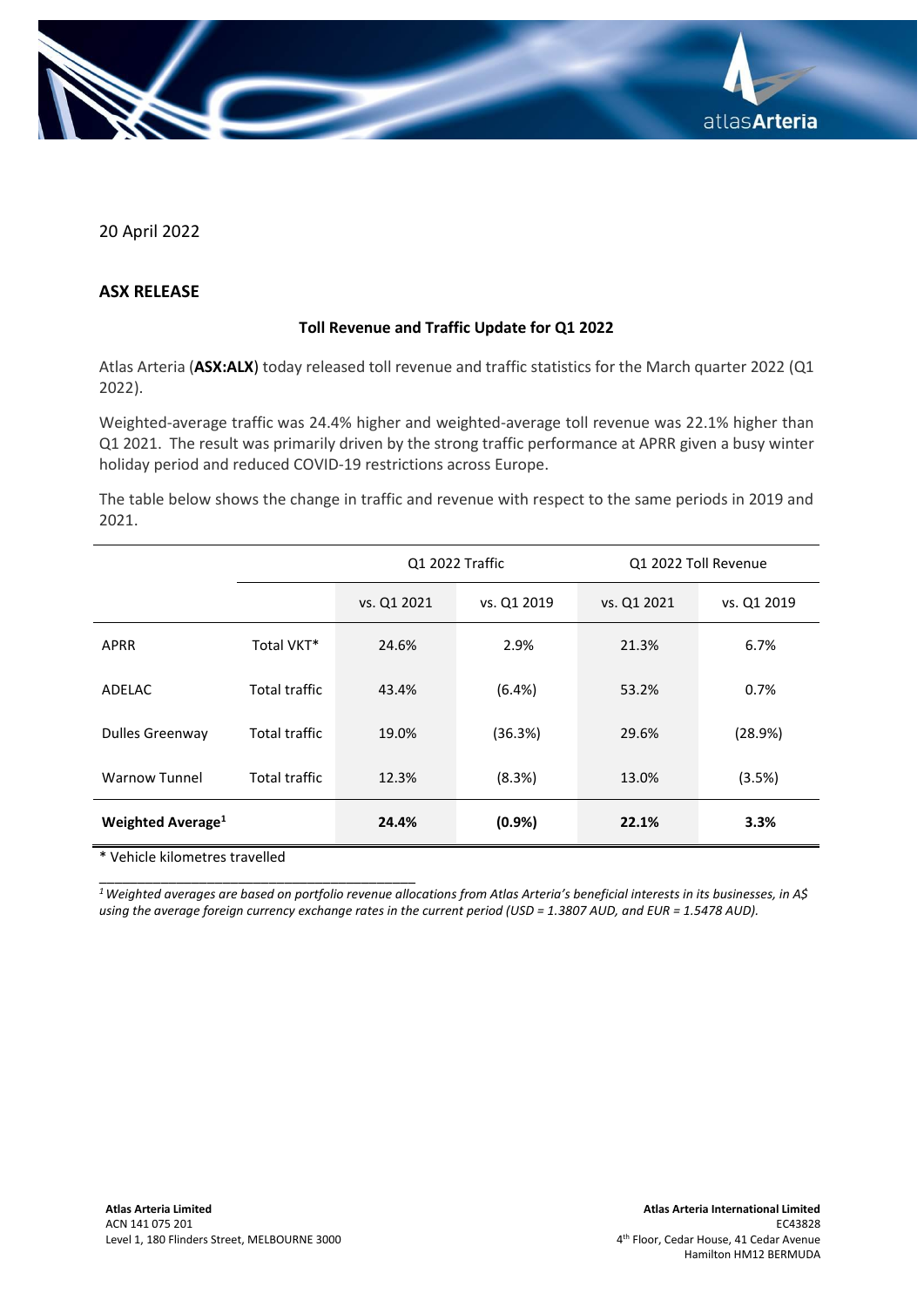## **APRR and ADELAC**

Traffic at APRR benefited from the easing of COVID-19 related restrictions and a strong holiday ski season. In early February, restrictions on gatherings in public spaces were relaxed and work-from-home guidance was dropped. Ski resorts in France experienced demand at pre-pandemic levels which contributed to strong traffic at APRR over the winter holiday period.

Light vehicle traffic in Q1 2022 was 29.8% higher than Q1 2021 and 3.0% higher than Q1 2019. Heavy vehicle traffic continued its consistently strong performance throughout the quarter, up 5.1% on Q1 2021 and 2.9% on Q1 2019. Total traffic across the network in Q1 2022 was 24.6% higher than Q1 2021 and 2.9% higher than Q1 2019. Toll increases from 1 February 2022 combined with the growth in traffic over the period underpinned toll revenue for Q1 2022 which was 21.3% higher than Q1 2021.



Traffic at ADELAC in Q1 2022 was 43.4% higher than Q1 2021, but 6.4% lower than Q1 2019. While France and Switzerland eased several COVID-19 related restrictions in February, the Swiss government continued to recommend working from home.

# **Dulles Greenway**

Traffic throughout the quarter was impacted by significant snowfall across the region. During the quarter, there was around 60% more snowfall compared to Q1 2021 and more than six-times as much as in Q1 2020. The heavy snowfall led to school closures as well as some federal office closures, reducing traffic over the period.

The outbreak of the Omicron COVID-19 variant led to a record-high peak of COVID-19 cases in Virginia in mid-January and a consequent delay in a mass return to office-based work. However, commuterbased traffic at the Greenway continued to gradually recover evidenced by an increase in peak period traffic. In March, peak period traffic as a proportion of total traffic was the highest since the beginning of the pandemic.

Overall, traffic at the Greenway in Q1 2022 was 19.0% higher than Q1 2021 but 36.3% below Q1 2019.

From 1 January 2022, off-peak toll prices at Dulles Greenway were increased by 5.0% in line with the SCC rate case outcome last year. This increase supported the growth in toll revenue over the quarter by 29.6% relative to Q1 2021.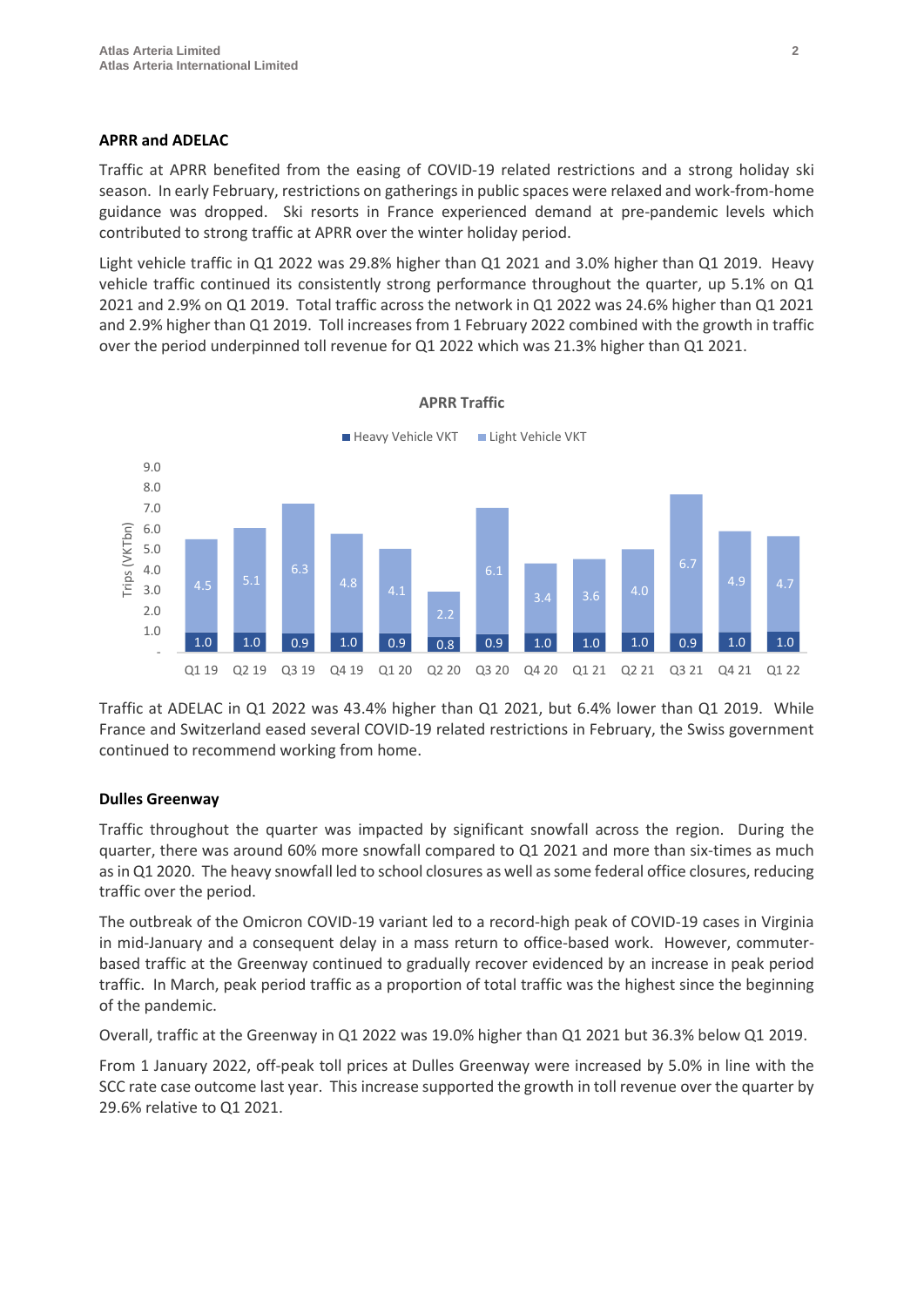

#### **Warnow Tunnel**

Traffic in Q1 2022 was 12.3% higher than Q1 2021 and 8.3% lower than Q1 2019. Toll revenue for the quarter was 13.0% higher than Q1 2021.

COVID-19 related restrictions in Germany tightened in November 2021 and were further expanded in early 2022 as a result of the Omicron outbreak. The new restrictions imposed more stringent requirements for access to some hospitality venues. Restrictions, including a work from home requirement, were gradually eased over the period however a mask mandate and some restrictions on the unvaccinated remained in place. Lower levels of roadworks on competing routes delivered a lower traffic uplift from a baseline compared to prior periods.



**Dulles Greenway Traffic**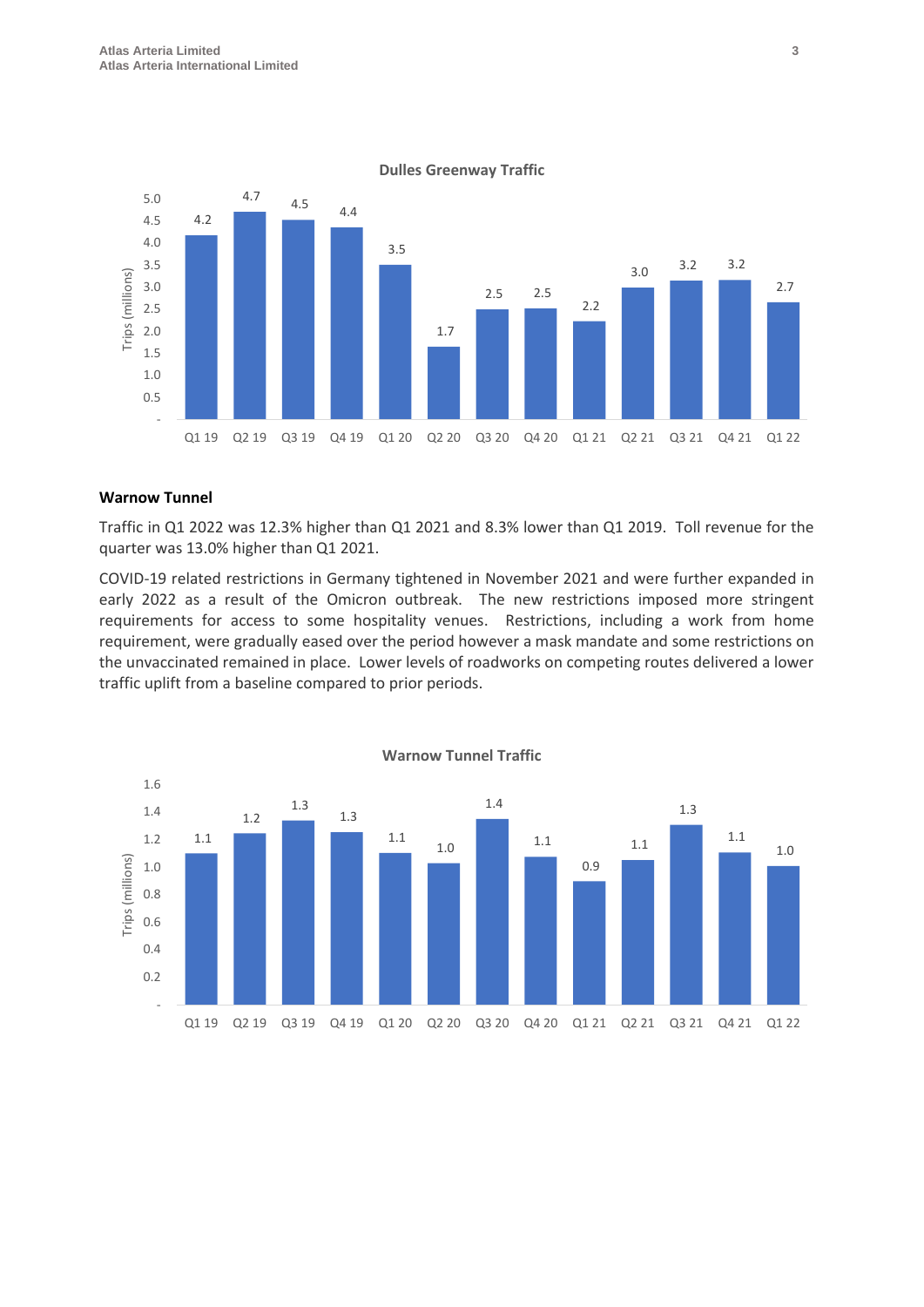# **Appendix: Traffic and Operating Revenue**

| Category                                       | Jan-Mar 2022 | Change vs 2021 | Change vs 2019 |  |  |
|------------------------------------------------|--------------|----------------|----------------|--|--|
| <b>France</b>                                  |              |                |                |  |  |
| <b>APRR</b>                                    |              |                |                |  |  |
| Revenue                                        |              |                |                |  |  |
| Toll Revenue (EUR millions)                    | 625.2        | 21.3%          | 6.7%           |  |  |
| <b>Vehicle Kilometers Travelled (millions)</b> |              |                |                |  |  |
| <b>Light Vehicles</b>                          | 4,655        | 29.8%          | 3.0%           |  |  |
| <b>Heavy Vehicles</b>                          | 1,016        | 5.1%           | 2.9%           |  |  |
| Total                                          | 5,671        | 24.6%          | 2.9%           |  |  |
| <b>ADELAC</b>                                  |              |                |                |  |  |
| Revenue                                        |              |                |                |  |  |
| <b>Total Toll Revenue (EUR millions)</b>       | 13.75        | 53.2%          | 0.7%           |  |  |
| Average Daily Toll Revenue (EUR)               | 152,762      | 53.2%          | 0.7%           |  |  |
| <b>Traffic</b>                                 |              |                |                |  |  |
| <b>Total Traffic (trips millions)</b>          | 2.44         | 43.4%          | (6.4%)         |  |  |
| <b>Average Daily Traffic</b>                   | 27,108       | 43.4%          | (6.4%)         |  |  |
| <b>United States</b>                           |              |                |                |  |  |
| TRIP II - Dulles Greenway                      |              |                |                |  |  |
| Revenue                                        |              |                |                |  |  |
| Total Toll Revenue (USD millions)              | 14.56        | 29.6%          | (28.9%)        |  |  |
| Average Daily Toll Revenue (USD)               | 161,739      | 29.6%          | (28.9%)        |  |  |
| <b>Traffic</b>                                 |              |                |                |  |  |
| Total Traffic (trips millions)                 | 2.66         | 19.0%          | (36.3%)        |  |  |
| <b>Average Daily Traffic</b>                   | 29,592       | 19.0%          | (36.3%)        |  |  |
| <b>Germany</b>                                 |              |                |                |  |  |
| Warnowquerung GmbH & Co. - Warnow Tunnel       |              |                |                |  |  |
| Revenue                                        |              |                |                |  |  |
| <b>Total Toll Revenue (EUR millions)</b>       | 2.78         | 13.0%          | (3.5%)         |  |  |
| Average Daily Toll Revenue (EUR)               | 30,858       | 13.0%          | (3.5%)         |  |  |
| <b>Traffic</b>                                 |              |                |                |  |  |
| Total Traffic (trips millions)                 | 1.01         | 12.3%          | (8.3%)         |  |  |
| Average Daily Traffic                          | 11,214       | 12.3%          | (8.3%)         |  |  |

*Note: Figures may not add due to rounding differences. References to pcp are to the prior corresponding period.*